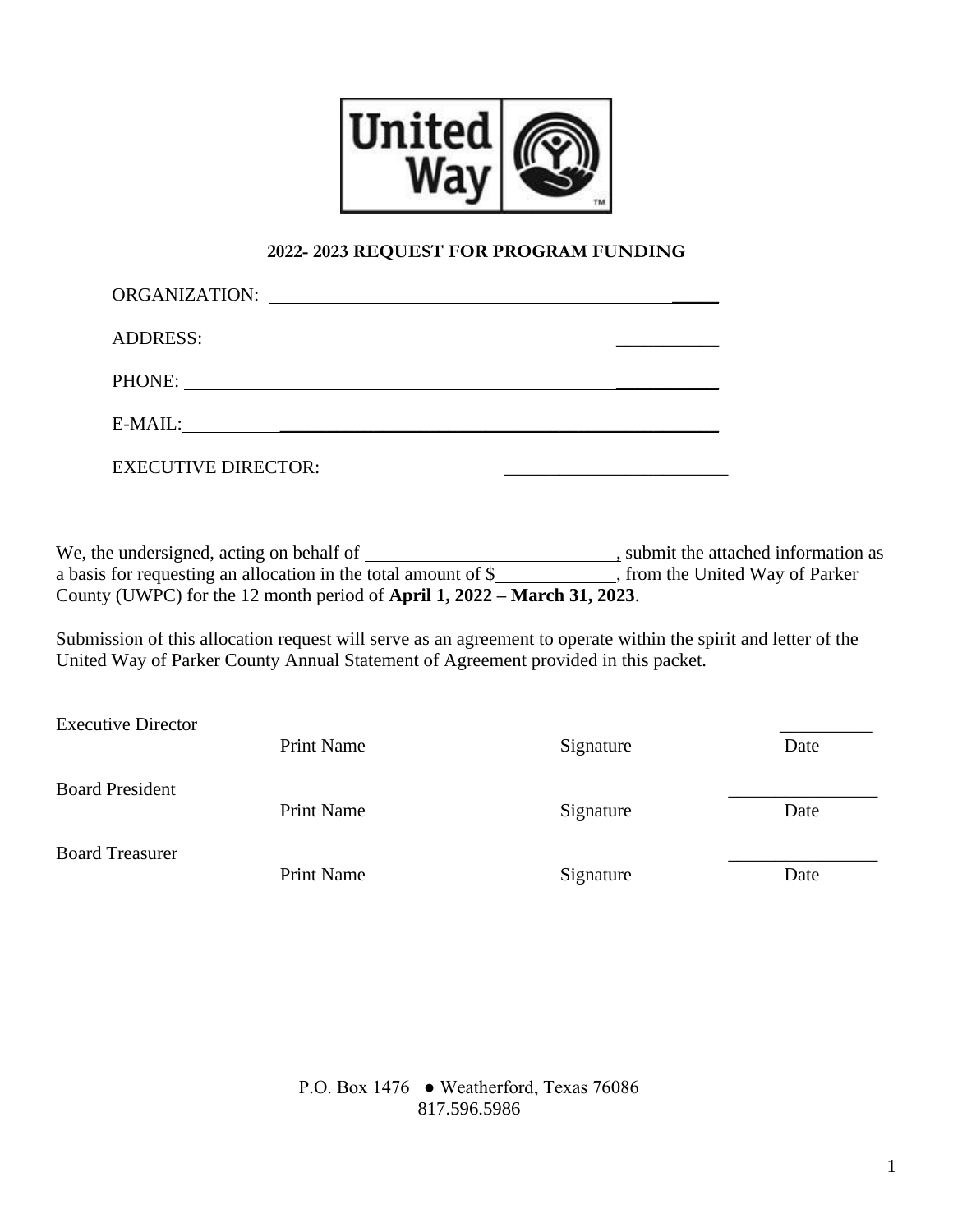

The applying Agency shall:

- **Agree to comply with the Annual Statement of Agreement between the applying agency and the United Way of Parker County (UWPC).**
- Be incorporated as a not-for-profit 501(C) 3 tax organization and registered with the Texas Secretary of State.
- Have bylaws that clearly define the agency's purpose, duties and authority and the responsibilities of the governing body.
- Have an unpaid Board of Directors who meet at least quarterly, sets policies, has representation from the United Way of Parker County service area, and implements a board term rotation policy.
- Cooperate with other social service agencies in promoting effective, efficient service, with lack of duplication in service delivery system.
- Obtain support, financial and/or in kind, other than United Way funding.
- Provide a valid human service or program available to all Parker County residents that meet a genuine community need and addresses current problems of high priority.
- Have provided the program or service to Parker County residents for the immediate 12 months prior to the submission of funding application.
- Provide the program or service to clients regardless of race, color, national origin, gender, religious affiliation or disability.

Programs ineligible for funding:

- a. Those that are primarily political in nature, including agencies that exist solely as advocates for special interest groups.
- b. Those that provide services only to the members of a particular religious group, or which exist solely to advocate particular religious beliefs.
- c. Those that exist solely as a forum for the presentation of cultural or artistic achievements.
- d. Any others that the United Way of Parker County Board considers inappropriate.

The United Way of Parker County will be responsible for applying the admission criteria fairly and consistently. United Way of Parker County Board decisions are final.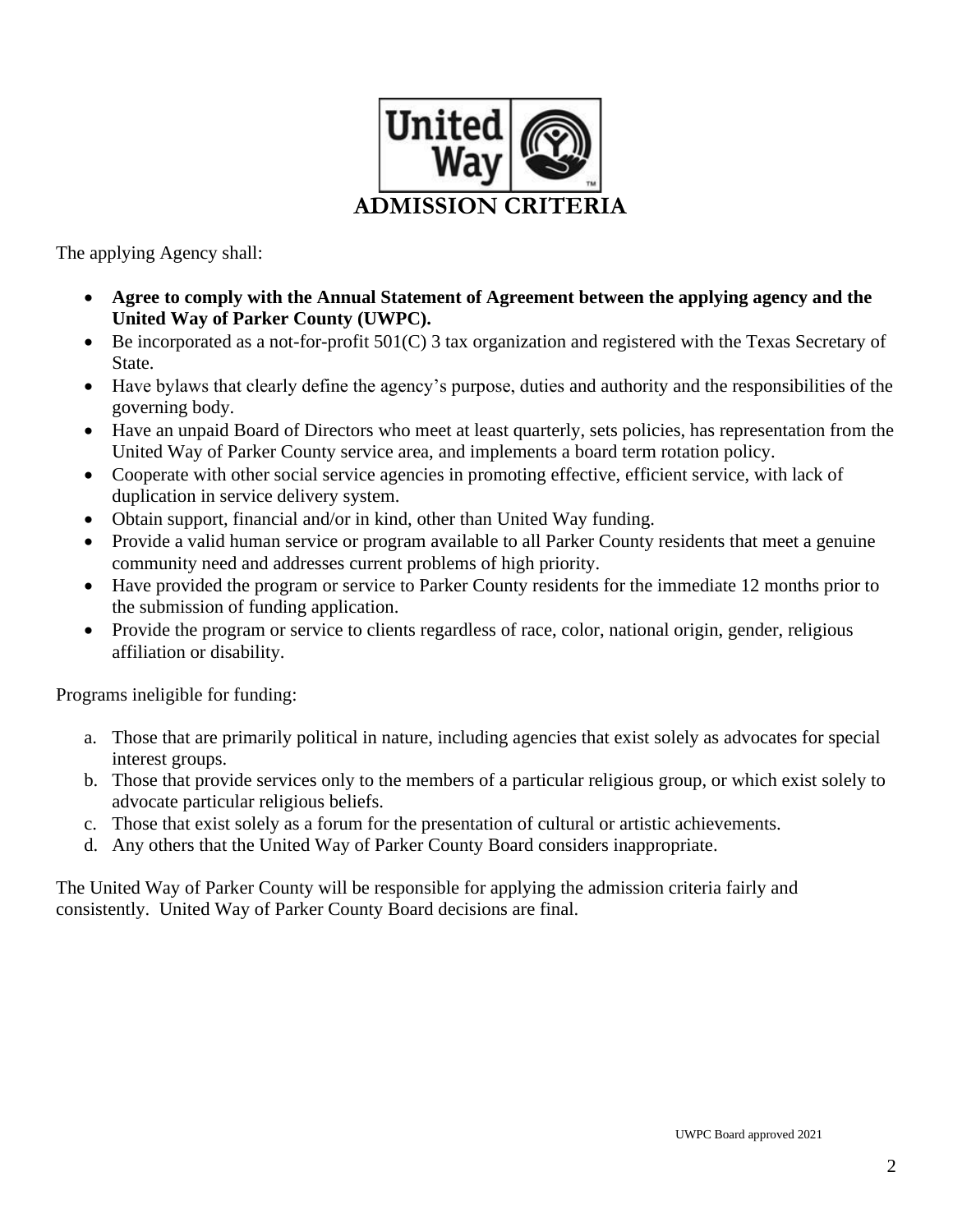

# **REQUIRED DOCUMENTS**

In order to be considered for funding from the United Way of Parker County (UWPC) for the 2022 fiscal year, the following documents must be provided:

# **(1) packet marked "OFFICE COPIES", submitted in a 1" or 1 ½" white 3 ring binder AND a Digital Copy of all required documents on a thumb drive. (**USB devices will be returned to

applicants after allocation meetings**).**

# **Hard Copies in binder MUST include the following:**

- 1. Copy of IRS letter granting your 501 (c) 3 status
- 2. Copy of registration with the Texas Secretary of State
- 3. Copy of current by-laws
- 4. Request for Program Funding (enclosed page 1)
- 5. Agency Agreement (enclosed, page 4)
- 6. Annual Statement of Agreement (enclosed, pages 5, 6 and 7)
- 7. Board of Directors 2022 meeting schedule and list of current board members
- 8. Anti-Terrorism Compliance Measures. (enclosed, page 8)
- 9. Program Summary form. (enclosed, page 9)
- 10.Program Budget form and requested schedules. (enclosed, page 10)
- 11. Copy of most recent IRS 990 (Only 1 copy per non-profit, if applying for more than 1 program multiple copies not required)
- 12.Copy of the most recent completed annual financial statements (audit preferred if available)
- 13. Form A: Service Data (enclosed, pages 13 and 14)
- 14.Form B: Publicity & Marketing (enclosed, page 15)

# **Digital Copy of all required documents on a thumb drive:**

1. All documents required in hard copy form must be scanned to a USB drive or sent in electronic format such as Google Docs in addition to required binder

# **FAILURE TO INCLUDE ANY OF THIS INFORMATION WILL RESULT IN REJECTION OF YOUR APPLICATION.**

**Application Deadline has been EXTENDED TO Monday, February 7, 2022 by 4:00pm**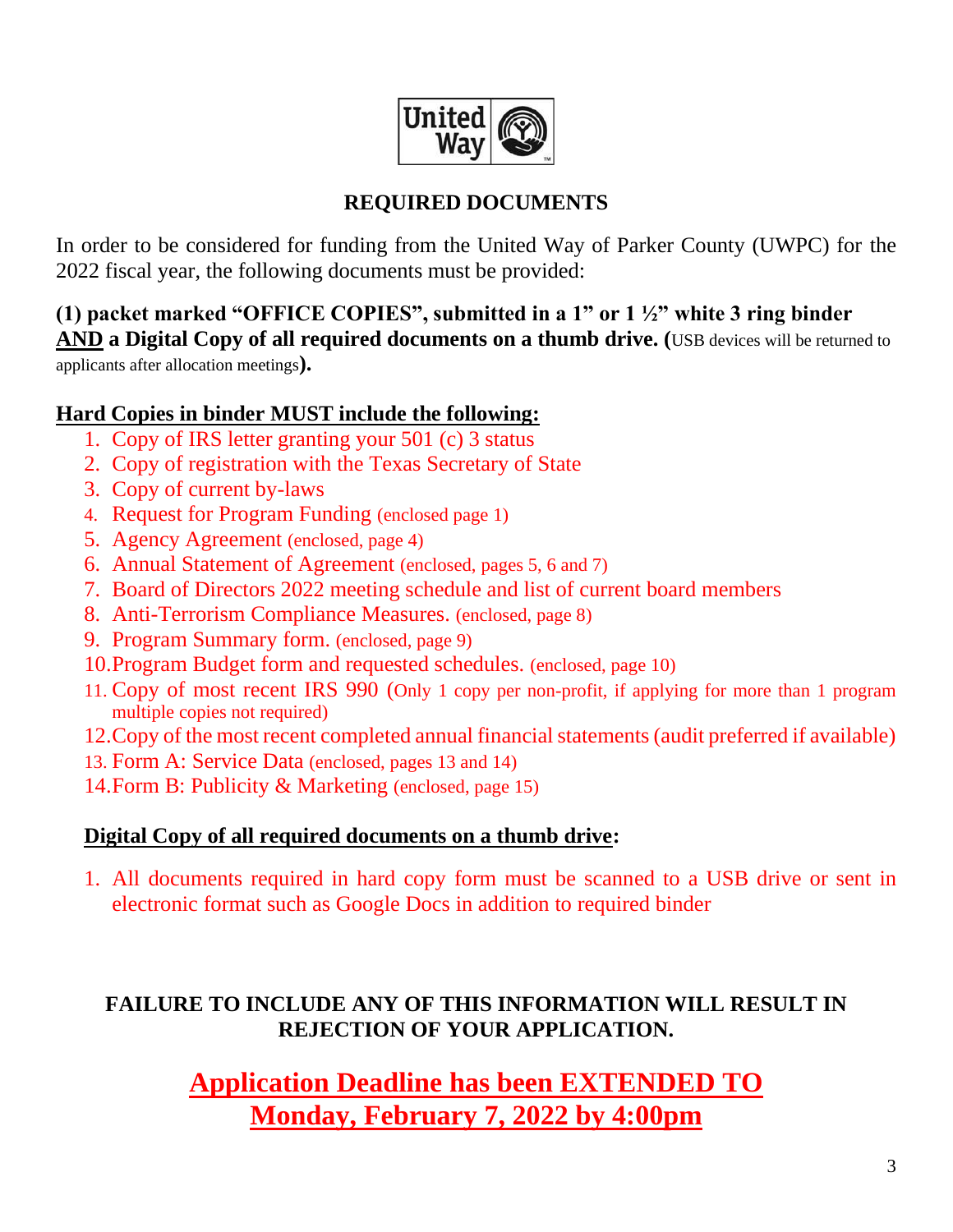

If accepted as a partner agency of the United Way of Parker County hereby agrees:

- 1. To provide health and human care to Parker County residents;
- 2. To accept the apportionment of funds awarded by the Allocation Committee and approved by the Board of Directors;
- 3. To be registered with IRS as a 501 (c) (3) organization, and registered with the Texas Secretary of State as a nonprofit organization;
- 4. To maintain a responsible management, with a qualified board of unpaid directors. The board shall meet at least four times a year and agree to provide the Allocation Committee with quarterly updates on the use of allocated funds. The Executive Board of the United Way is authorized to define the requirements of a "responsible management";
- 5. To have a financial management system that meets the basic standards of accounting, including (but not limited to) a compiled annual financial report, annual completion of IRS 990; monthly financial reports to the agency board; and to submit to United Way of Parker County such information and in such a form as the Board of Directors and the Allocation Committee may require;
- 6. To provide services to all residents of Parker County, who meet agency program guidelines;
- 7. To assist in the annual United Way fundraising campaign; examples: Little Black Dress, Peach Pedal, Parker County United, etc.;
- 8. To support and promote this United Way partnership by including the United Way logo on all materials disbursed by the partner agency to the general public, on press releases, solicitations, media releases, brochures and advertising;
- 9. To assure that programs are not primarily religious or political in nature; and to cooperate with other social agencies in promoting effective service, efficiency and economy of administration.
	- A. This agency understands that failure to meet any of these basic standards as stated by the United Way of Parker County may result in reduction or loss of funding.
	- B. This agency understands that by accepting United Way of Parker County funds, UWPC has the right to use your agency's name in our marketing materials.
	- C. Because community needs change and fundraising results cannot be predicted accurately, this agency understands that United Way of Parker County can make no guarantees of ongoing funding and may reduce or withdraw funding at any time.

| (Signed) | (Print Name)      |
|----------|-------------------|
| (Title)  | Date <sup>'</sup> |

UWPC Board Approved 2021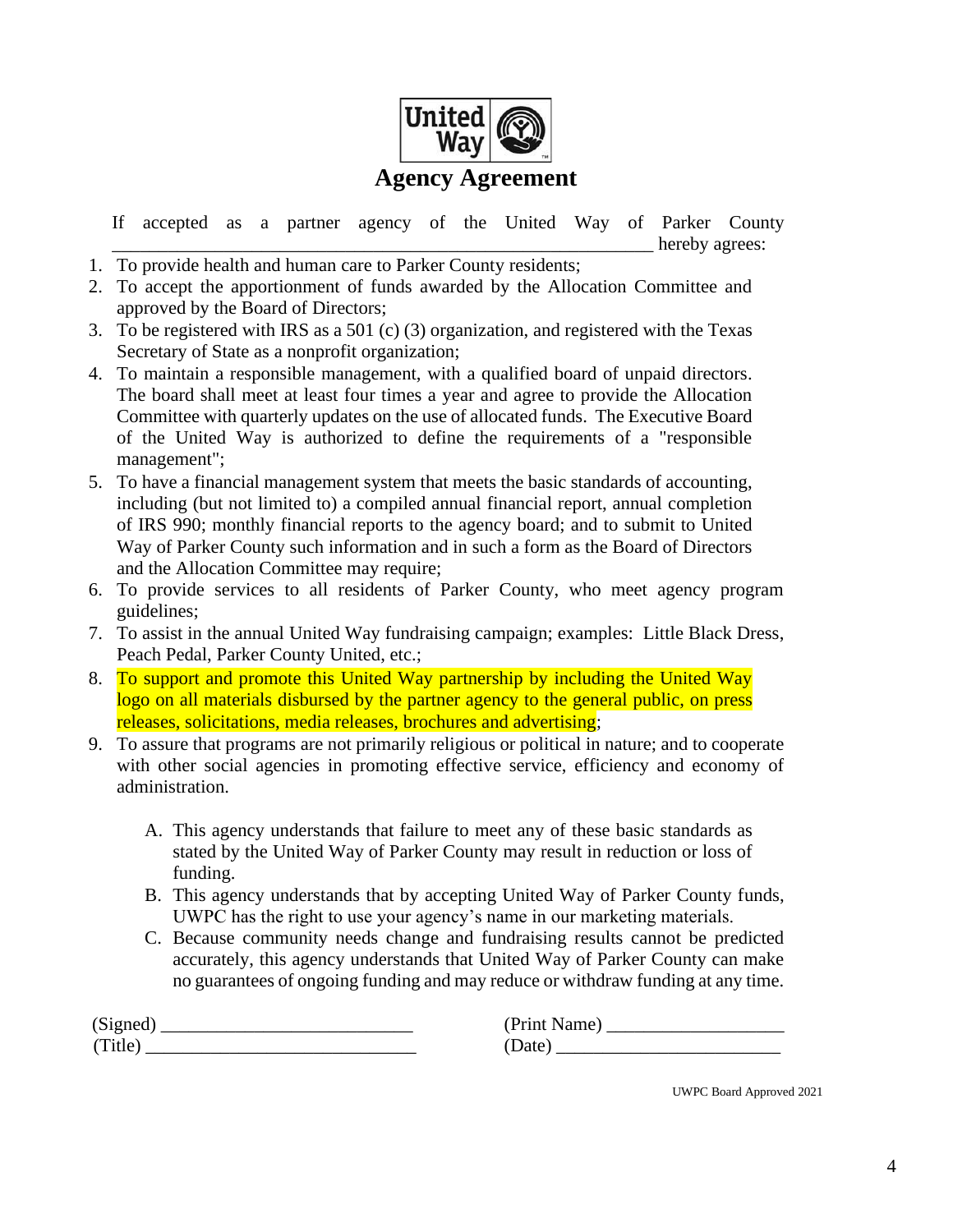

# **ANNUAL STATEMENT OF AGREEMENT**

**Between United Way of Parker County and**

### **For the period beginning April 1, 2022 through March 31, 2023**

The purpose of this agreement is to define a cooperative and mutually beneficial relationship between the United Way of Parker County (UWPC) and its Partner Agencies. This agreement must be signed annually by both parties before allocations may be released. Dispersal of funds will be made based on fund availability.

# **GENERAL PRINCIPLES**

- A. **The UWPC and the Agency will work together during the UWPC Annual Campaign. The UWPC will seek the support of the Agency and the Agency will provide assistance as requested examples: Peach Pedal and Little Black Dress.**
- B. The UWPC and the Agency agree to conduct operations based upon sound budget controls and fiscal procedures.
- C. The UWPC and the Agency agree to maintain a policy of "non-discrimination" in compliance with Federal and State guidelines and/or regulations.
- D. A Program is defined as a set of related activities and outputs directed at common or closely related purposes that a meaningful portion of the agency's resources are dedicated to achieving.
- E. This agreement shall be in effect for one year, commencing on April 1, 2022.

## **THE UNITED WAY of PARKER COUNTY AGREES:**

- A. Approved allocations to the agency for fiscal year 2022 shall be made on a quarterly basis, typically payable in May, August, November, and February pending review of the required quarterly reports from the Agency. UWPC may call meetings with the Agencies during the quarterly review process.
- B. To honor donor-designated pledges to agencies. Designations to UWPC Partner Agencies will be paid as part of their regular allocations divided among payments they receive during the year.
- C. The UWPC Executive Director will hold meetings with Agency Directors, as needed.
- D. To promote and support the Agency and Agency programs/services throughout Parker County.
- E. To extend to the Agency the benefit of UWPC experience and assistance, as requested.
- F. To give the Agency adequate notification and time to prepare quarterly reports, assist with fundraising and the allocation process.

## **THE AGENCY AGREES:**

A. To maintain "responsible management". To be governed by a qualified board of unpaid directors, which shall meet at least four times a year. The Executive Committee of the UWPC is authorized to determine "responsible management."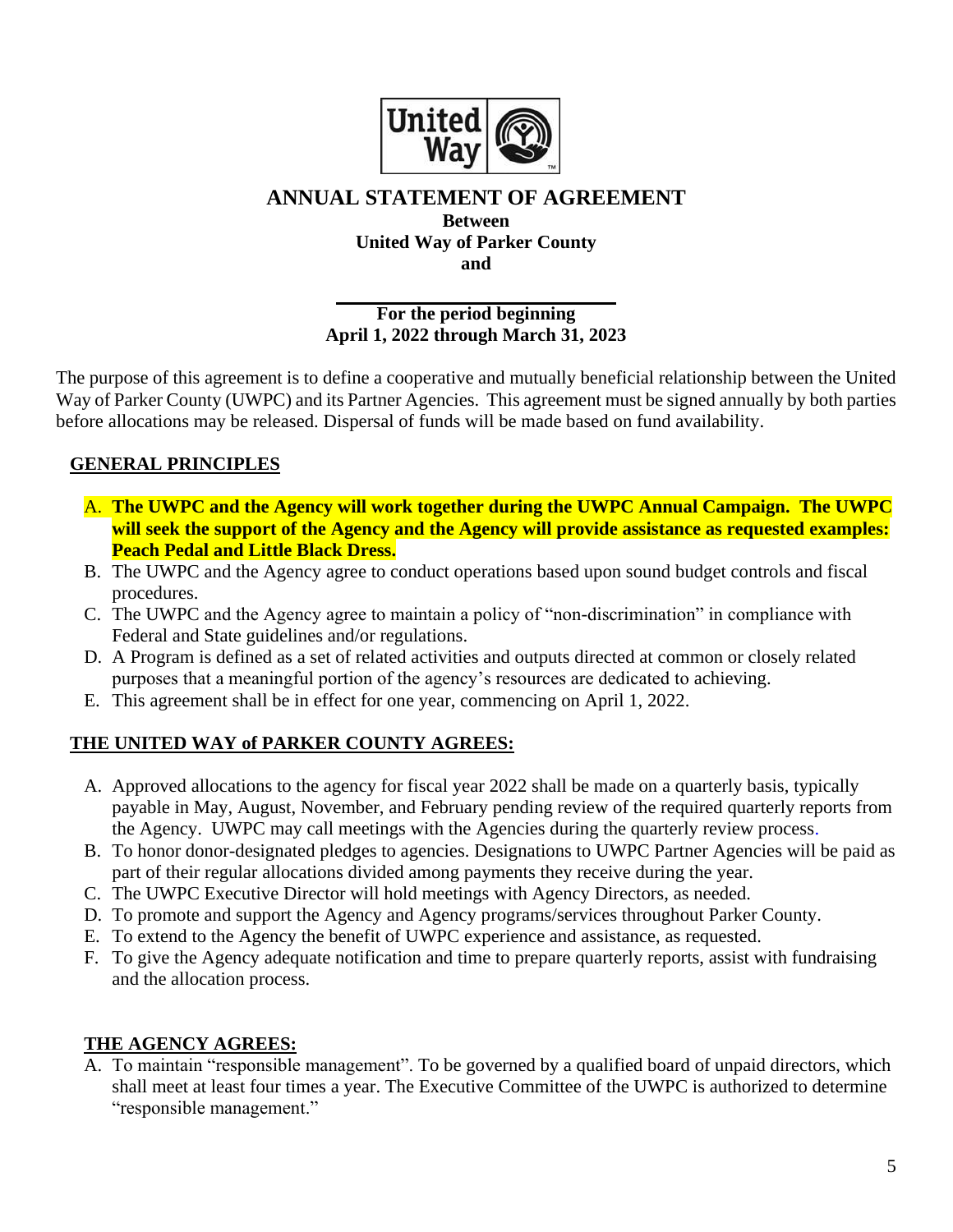- B. To operate sound financial practice meeting the basic standards of accounting. Provide when and as requested a compiled annual financial report, including but not limited to: annual IRS 990 and monthly financial reports submitted to the Agency board.
- C. To cooperate with other agencies within Parker County to prevent duplication and promote coordination and efficiency. To offer a program providing health and human service to all eligible residents of Parker County.
- D. The Agency will provide copies of registration with the IRS as a 501 (c) (3) organization and with the Texas Secretary of State as a nonprofit organization.
- E. To display the logo of the United Way on all solicitations, fundraisers and printed materials dispersed to the general public by the Agency. The Agency will be presented as a United Way partner agency in all public presentations.
- F. To notify the UWPC in writing of any major changes to its program or its ability to carry out its mission. This includes the start of new services, especially those that are significantly funded with UWPC dollars.
- G. To present to the UWPC its funding request for that fiscal year together with such background information and materials as required by the UWPC Allocations Committee.
- H. To provide completed UWPC quarterly report forms to the UWPC office. Reports will be due in July, October, January and April on the 15<sup>th</sup> of the month.
- I. To use no funds allocated to the Agency from the UWPC for any activity, service or program other than that for which it was granted.
- J. Unexpended allocated funds in excess of \$500 will be returned to the UWPC.
- **K. To refrain from participating in or planning Agency fund raising events during the UWPC annual fund raising events; examples include Peach Pedal (July) and Little Black Dress (February).**
- **L. Requests for exceptions to fund raising blackout should be submitted to UWPC in writing at least 90 days (or as soon as practical) prior to the event. The Agency understands that any fund raising events held during UWPC events may affect the total dollars raised for and during the UWPC annual campaign, potentially affecting funds available for Agency programs.**
- **M. Should the Agency receive funds from fund raising events held during the blackout period, the Agency will provide to the UWPC a report listing the amount of funds received.**

# **THE UNITED WAY OF PARKER COUNTY AND THE AGENCY AGREE:**

- A. The UWPC and the Agency agree that in the event the UWPC is unable to meet its fundraising goal, or is otherwise unable to meet its financial obligations, the Agency may or may not receive funding as determined by the UWPC Board of Directors.
- B. To maintain responsible management, a governing board and staff to administer its programs and/or services.
- C. The UWPC will conduct thorough allocation hearings during which citizen volunteers working with the UWPC Board Members will interview each qualified Agency. The number of representatives attending the allocation hearings on behalf of the Agency shall be no more than **four** people. Representatives should be qualified to answer questions regarding the Agency's operation and budget, program features, etc.
- D. The Allocation Committee will recommend to the UWPC Board of Directors the funding level for each Agency to the UWPC Board of Directors. The Allocation Committee's recommendations shall be subject to the approval of the UWPC Board of Directors.
- E. The Agency will appear before the Allocation Committee when requested by the Allocation Committee Chairman.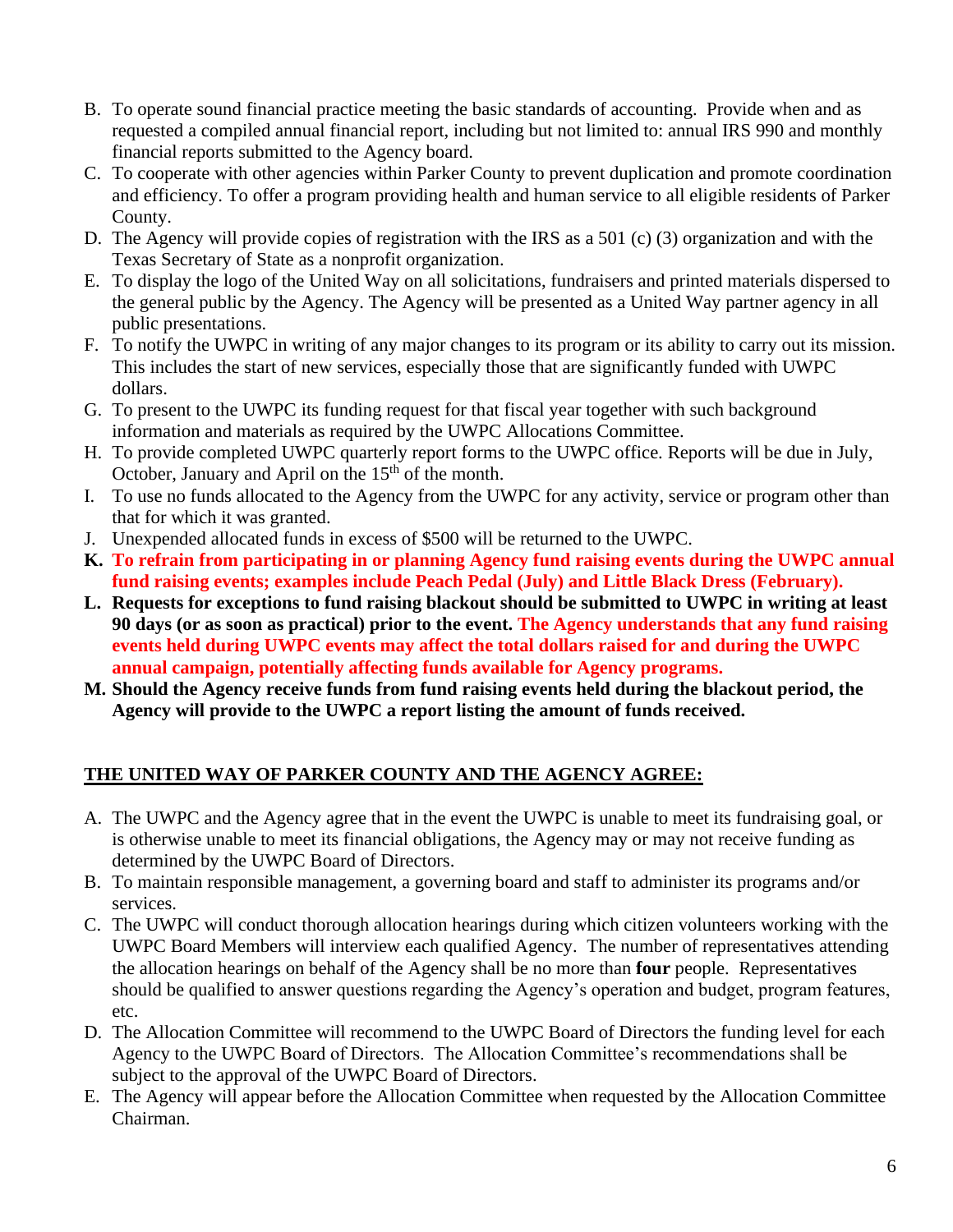- **F. The spirit of this agreement is one of complete cooperation between the parties in order to best serve all citizens of Parker County, Texas.**
- G. Breach by the Agency of any provisions of this agreement may result in termination of this contract or reduction of allocation by the UWPC.

### **UNITED WAY OF PARKER COUNTY AGENCY**

President, Board of Directors Date

President, Board of Directors Date

| Date | Executive Director | Jate |
|------|--------------------|------|

Chairman, Allocations Date Executive Director Date

UWPC Board Approved 2021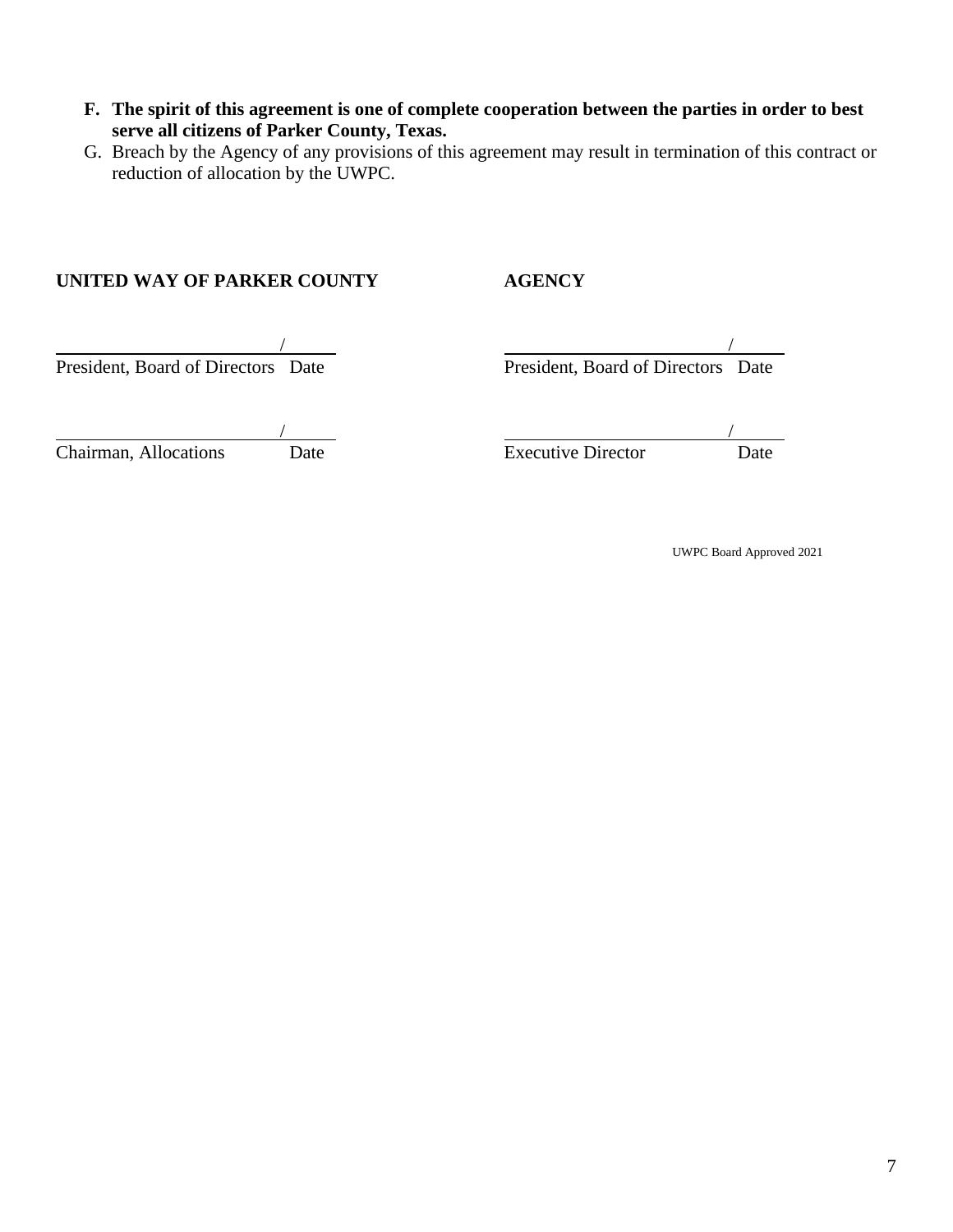

# **ANTI-TERRORISM COMPLIANCE MEASURES**

In compliance with the USA PATRIOT ACT and other counterterrorism laws, the United Way of Parker County requires that each agency certify the following:

"I hereby certify on behalf of \_\_\_\_\_\_\_\_\_\_\_\_\_\_\_\_\_\_\_\_\_\_\_\_\_\_\_\_\_\_\_\_\_\_\_\_\_\_\_\_\_\_\_\_\_\_\_\_ that all United Way funds and donations will be used in compliance with all applicable anti-terrorist financing and asset control laws, statutes and executive orders."

| Print Name: | Title: |
|-------------|--------|
|             |        |
| Signature:  | Date:  |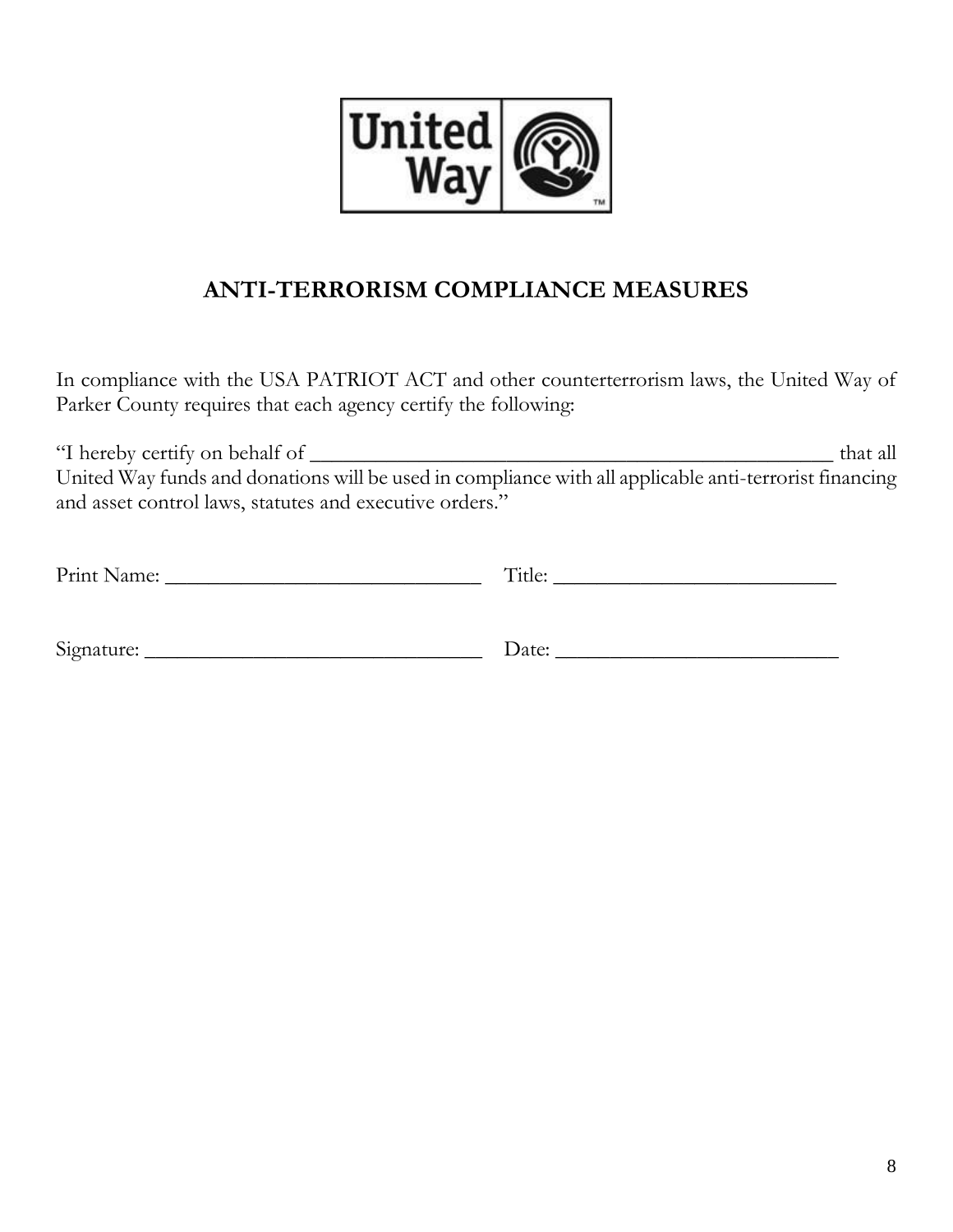#### **UNITED WAY OF PARKER COUNTY 2022 Program Summary**

**(***Fill out pg. 9-15 for each program under organization applying for funding if more than one.)*

| Amount requested for this program for 2022: _________________ % of Total Program Budget: ____________ |        |                                     |                                       |
|-------------------------------------------------------------------------------------------------------|--------|-------------------------------------|---------------------------------------|
| Estimated # of unduplicated Parker Co. residents to be served 2022: ____________                      |        |                                     |                                       |
| Unit cost per Parker County resident served \$                                                        |        |                                     |                                       |
| <b>Check ONLY One Program Area:</b>                                                                   | $\Box$ | Health & Wellness □ Seniors/Elderly | □ Income & Crisis □ Education & Youth |
| <b>Expected Results of this program:</b>                                                              |        |                                     |                                       |
|                                                                                                       |        |                                     |                                       |
|                                                                                                       |        |                                     |                                       |
| A brief summary of the program is as follows:                                                         |        |                                     |                                       |
|                                                                                                       |        |                                     |                                       |
|                                                                                                       |        |                                     |                                       |
|                                                                                                       |        |                                     |                                       |
|                                                                                                       |        |                                     |                                       |
|                                                                                                       |        |                                     |                                       |
|                                                                                                       |        |                                     |                                       |
| This proposal was considered and approved on the ______ day of ___________________, 2022.             |        |                                     |                                       |

Signed: \_\_\_\_\_\_\_\_\_\_\_\_\_\_\_\_\_\_\_\_\_\_\_\_\_\_\_\_\_\_ Signed: \_\_\_\_\_\_\_\_\_\_\_\_\_\_\_\_\_\_\_\_\_\_\_\_\_\_\_\_\_\_\_\_

Type name: \_\_\_\_\_\_\_\_\_\_\_\_\_\_\_\_\_\_\_\_\_\_\_\_\_\_\_\_\_\_\_\_\_ Type name: \_\_\_\_\_\_\_\_\_\_\_\_\_\_\_\_\_\_\_\_\_\_

**Organization Board Chair Chair Chair Chair Chair Chair Chair Chair Chair Chair Chair Chair Chair Chair Chair Chair Chair Chair Chair Chair Chair Chair Chair Chair Chair Chair Chair Chair Chair Chair Chair Chair Chair Chai** 

**Date received by United Way:**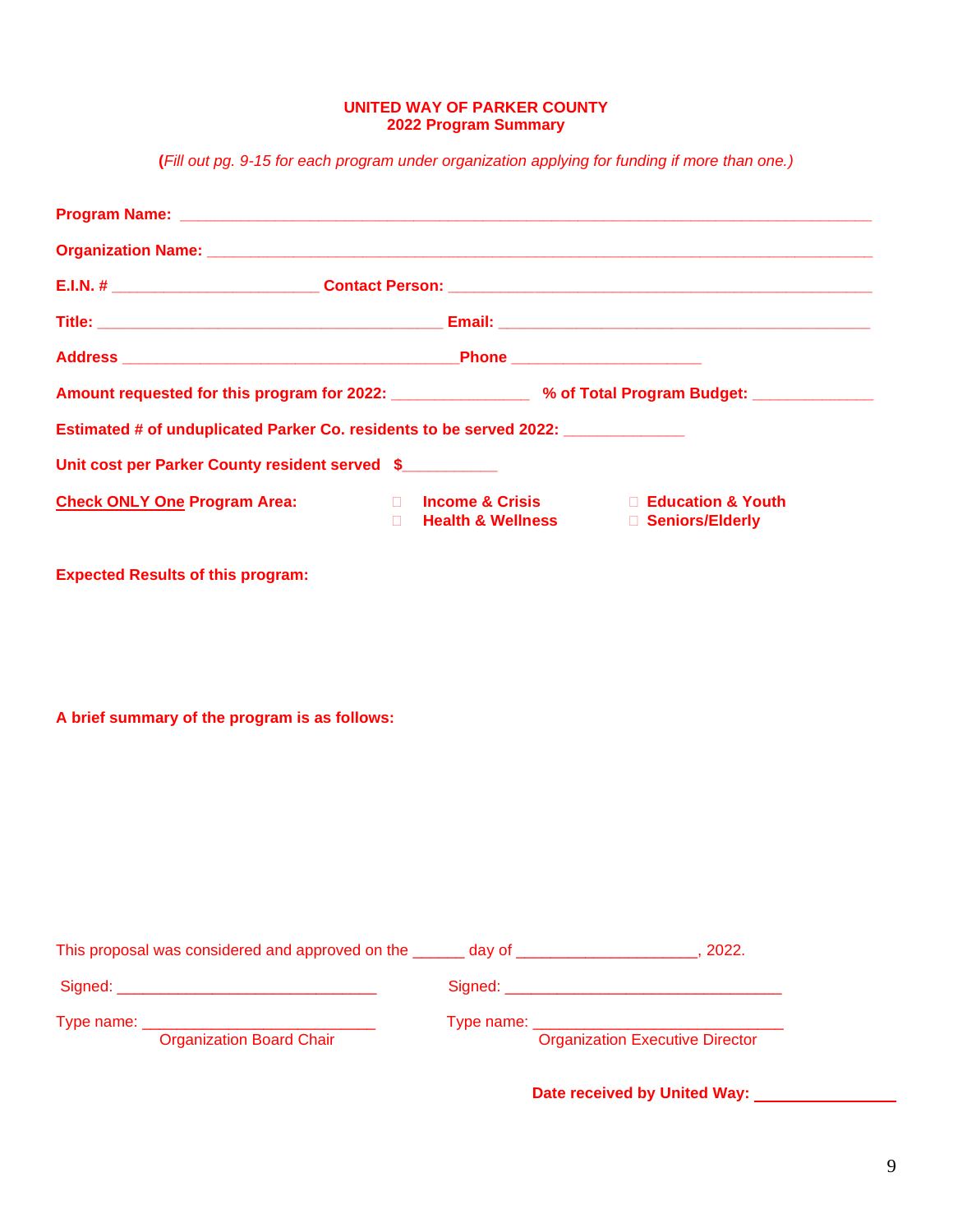# **2022 PROGRAM BUDGET FORM**

| Program Name: | <b>Organization Fiscal Year:</b> |  |
|---------------|----------------------------------|--|
|               |                                  |  |

Organization Name: \_\_\_\_\_\_\_\_\_\_\_\_\_\_\_\_\_\_\_\_\_\_\_\_\_\_\_Dates of program operation: \_\_\_\_\_\_\_\_\_\_\_

# **PROGRAM BUDGET**

| <b>PROGRAM REVENUE</b> specific to program for<br>which you seek funding | <b>Actual</b><br>2020 | $Y-t-D$<br>2021 | Projected<br><b>Year End</b><br>(if fiscal year<br>ends after<br>Jan. 1) | <b>Budgeted</b><br>2022 |
|--------------------------------------------------------------------------|-----------------------|-----------------|--------------------------------------------------------------------------|-------------------------|
| 1. United Way Grant                                                      |                       |                 |                                                                          |                         |
| 2. Federal Grants                                                        |                       |                 |                                                                          |                         |
| 3. Government Support                                                    |                       |                 |                                                                          |                         |
| 4. Foundations/Private Grants*                                           |                       |                 |                                                                          |                         |
| 5. In-Kind Support*                                                      |                       |                 |                                                                          |                         |
| <b>Client/Program Service Fees</b><br>6.                                 |                       |                 |                                                                          |                         |
| Contributions                                                            |                       |                 |                                                                          |                         |
| 8. Other Revenue*                                                        |                       |                 |                                                                          |                         |
| Interest/Investment Income<br>9.                                         |                       |                 |                                                                          |                         |
| <b>TOTAL PROGRAM REVENUE</b>                                             |                       |                 |                                                                          |                         |
| * Provide sources on a separate page                                     |                       |                 |                                                                          |                         |

| <b>PROGRAM EXPENSES</b>                        | <b>Actual</b> | $Y-t-D$ | Projected       | <b>Budgeted</b> |
|------------------------------------------------|---------------|---------|-----------------|-----------------|
| specific to program for which you seek funding | 2020          | 2021    | <b>Year End</b> | 2022            |
| 1. Salaries (program staff)                    |               |         |                 |                 |
| 2. Benefits/Taxes (program staff)              |               |         |                 |                 |
| 3. Professional Fees                           |               |         |                 |                 |
| <b>Supplies</b><br>4.                          |               |         |                 |                 |
| Travel<br>5.                                   |               |         |                 |                 |
| 6.<br>Communication (phone, fax, e/mail)       |               |         |                 |                 |
| Occupancy/Utilities                            |               |         |                 |                 |
| 8. Payment to Affiliates                       |               |         |                 |                 |
| 9.<br>Major Property/Equipment Acquisition     |               |         |                 |                 |
| 10. Conference/Training                        |               |         |                 |                 |
| 11. Administration (specific to this program)  |               |         |                 |                 |
| 12. Other*                                     |               |         |                 |                 |
| 13.                                            |               |         |                 |                 |
| <b>TOTAL PROGRAM EXPENSES</b>                  |               |         |                 |                 |

### \*If program runs at a deficit, please explain on separate page.

| <b>Units of Service</b>                     | Actual<br>2020 | $Y-t-D$<br>2021 | Projected<br><b>Year End</b> | <b>Estimated</b><br>2022 |
|---------------------------------------------|----------------|-----------------|------------------------------|--------------------------|
| Units of service delivered                  |                |                 |                              |                          |
| Number of people served by units of service |                |                 |                              |                          |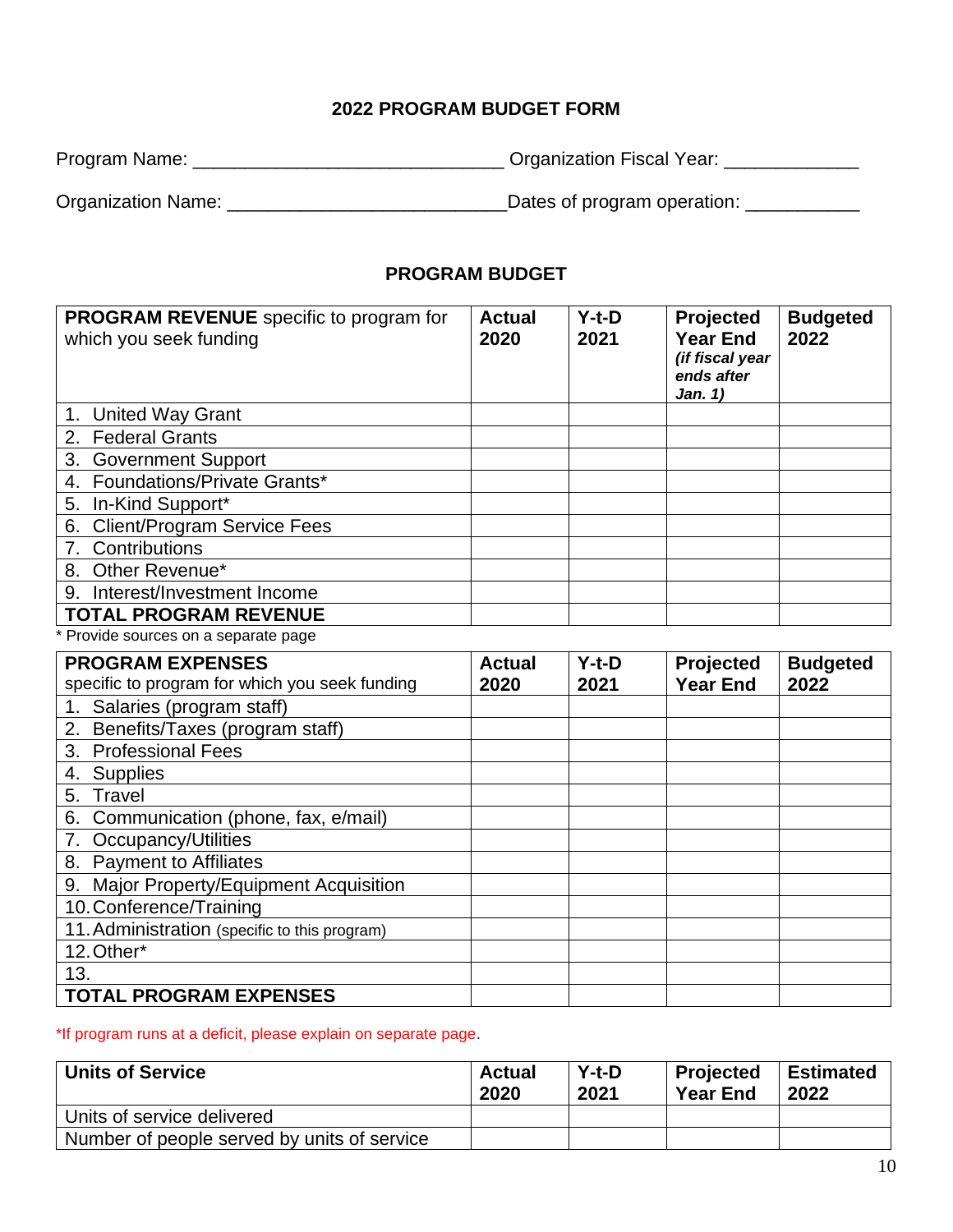| Unduplicated count of people served |                       |                 |                              |                   |
|-------------------------------------|-----------------------|-----------------|------------------------------|-------------------|
| <b>VOLUNTEER UTILIZATION</b>        | <b>Actual</b><br>2020 | $Y-t-D$<br>2021 | Projected<br><b>Year End</b> | Estimated<br>2022 |
| # of Volunteers Used in the Program |                       |                 |                              |                   |
| # of Volunteer Hours                |                       |                 |                              |                   |

From your most current IRS Form 990, what percent of your organization's expenses are administrative costs? \_\_\_\_

Program Budget Form UWPC Board Approved 2021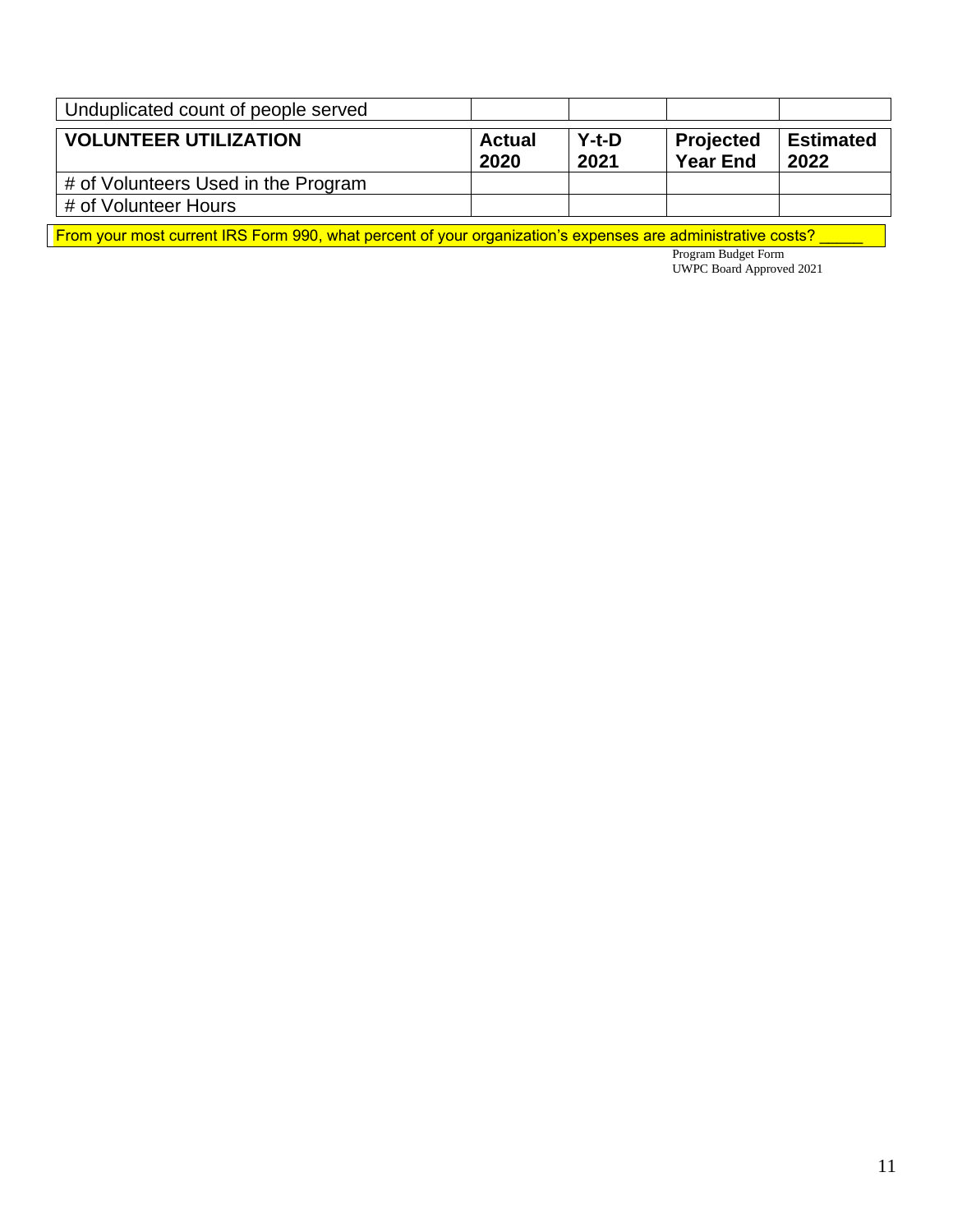

#### **United Way of Parker County 2022 Quarterly Report Form**

| Program Name:             | <b>Organization Fiscal Year:</b> |
|---------------------------|----------------------------------|
| <b>Organization Name:</b> | <b>UWPC Allocation:</b>          |

One quarterly report form is required for each program receiving United Way funding. You must use this form. Include all revenue from all sources and all expenses **associated with the United Way funded program only.** Incomplete reports will be rejected, resulting in delay of payments to your organization.

Reports are due **July 15, October 15, January 15 and April 15**. No funds will be released until quarterly report is received and reviewed by the Allocations Committee. The Allocations Committee meets quarterly to review reports and grant requests, thus any reports received after the due date of the 15<sup>th</sup>, as well as UWPC funds due to you will be held for review and distribution until the next quarter's meeting.

| <b>PROGRAM REVENUE</b> specific to program<br>funded by United Way | quarterly<br>income<br>carryover<br>2021 | <b>JAN</b><br>2022 | <b>FEB</b><br>2022 | <b>MARCH</b><br>2022 | <b>QTR</b><br><b>Total</b> |
|--------------------------------------------------------------------|------------------------------------------|--------------------|--------------------|----------------------|----------------------------|
| 10. United Way Grant                                               |                                          |                    |                    |                      |                            |
| 11. Federal Grants                                                 |                                          |                    |                    |                      |                            |
| 12. Government Support                                             |                                          |                    |                    |                      |                            |
| 13. Foundations/Private Grants*                                    |                                          |                    |                    |                      |                            |
| 14. In-Kind Support*                                               |                                          |                    |                    |                      |                            |
| 15. Client/Program Service Fees                                    |                                          |                    |                    |                      |                            |
| 16. Contributions                                                  |                                          |                    |                    |                      |                            |
| 17. Other Revenue*                                                 |                                          |                    |                    |                      |                            |
| 18. Interest/Investment Income                                     |                                          |                    |                    |                      |                            |
| <b>TOTAL PROGRAM REVENUE</b>                                       |                                          |                    |                    |                      |                            |

Provide sources on a separate page

| <b>PROGRAM EXPENSES</b>                                        | <b>JAN</b> | <b>FEB</b> | <b>MARCH</b> | Quarter      |
|----------------------------------------------------------------|------------|------------|--------------|--------------|
| specific to United Way funded program                          | 2022       | 2022       | 2022         | <b>Total</b> |
| 14. Salaries (program staff)                                   |            |            |              |              |
| 15. Benefits/Taxes (program staff)                             |            |            |              |              |
| 16. Professional Fees                                          |            |            |              |              |
| 17. Supplies                                                   |            |            |              |              |
| 18. Travel                                                     |            |            |              |              |
| 19. Communication (phone, fax, e/mail)                         |            |            |              |              |
| 20. Occupancy/Utilities                                        |            |            |              |              |
| 21. Payment to Affiliates                                      |            |            |              |              |
| 22. Major Property/Equipment Acquisition                       |            |            |              |              |
| 23. Conference/Training                                        |            |            |              |              |
| 24. Administration (specific to this program)                  |            |            |              |              |
| 25. Other                                                      |            |            |              |              |
| 26.                                                            |            |            |              |              |
| <b>TOTAL PROGRAM EXPENSES</b>                                  |            |            |              |              |
| *If arogram runo at a deficit inloace evalgin on concrete nogo |            |            |              |              |

'If program runs at a deficit, please explain on separate page.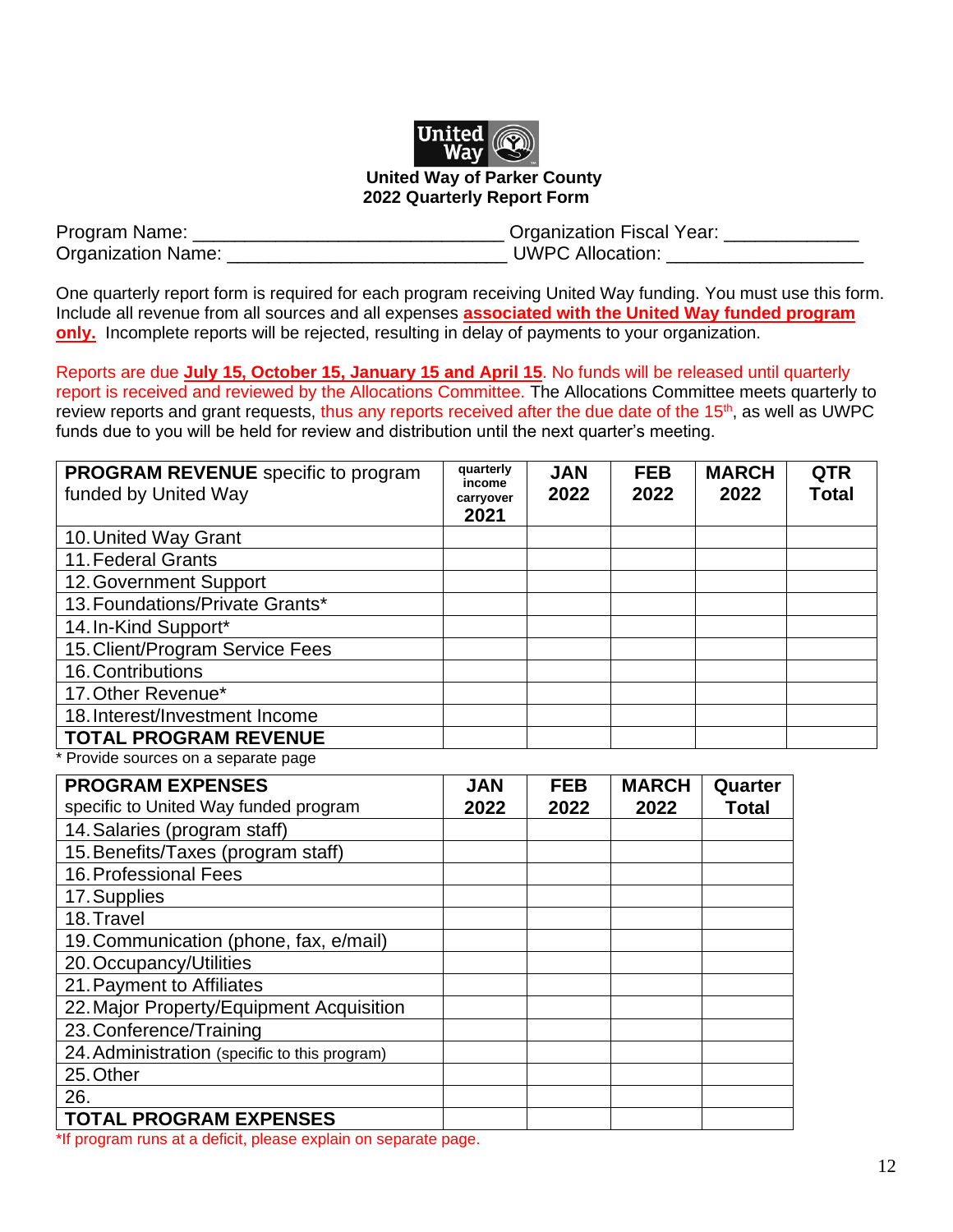| <b>Units of Service</b>                     | <b>JAN</b><br>2022 | <b>FEB</b><br>2022 | <b>MARCH</b><br>2022 | Quarter<br><b>Total</b> |
|---------------------------------------------|--------------------|--------------------|----------------------|-------------------------|
| Units of service delivered                  |                    |                    |                      |                         |
| Number of people served by units of service |                    |                    |                      |                         |
| Unduplicated count of people served         |                    |                    |                      |                         |

| <b>VOLUNTEER UTILIZATION</b>        | <b>JAN</b><br>2022 | <b>FEB</b><br>2022 | <b>MARCH</b><br>2022 | Quarter<br><b>Total</b> |
|-------------------------------------|--------------------|--------------------|----------------------|-------------------------|
| # of Volunteers Used in the Program |                    |                    |                      |                         |
| # of Volunteer Hours                |                    |                    |                      |                         |
|                                     |                    |                    |                      |                         |

On additional sheet of paper please report the following information **as it pertains to the United Way funded program only.**

- **1. Victories:** Report on program successes this quarter. Tell United Way about the accomplishments and success for this program
- **2. Challenges:** Report on barriers to further success. Tell United Way what problems you face.
- **3. Outcomes:** Report outcomes as defined in your United Way application or report on your progress in developing outcome measures.
- **4. Conditions/Requirements/Recommendations:** See your United Way contract for details. There may be special conditions attached to your funding. Use this space to report on what you have done this quarter to respond to these. If no requirements have been placed on your funding, write "None".

**Title: \_\_\_\_\_\_\_\_\_\_\_\_\_\_\_\_\_\_\_\_\_\_\_\_\_\_\_\_\_\_\_\_\_\_\_\_\_\_\_\_\_\_\_\_**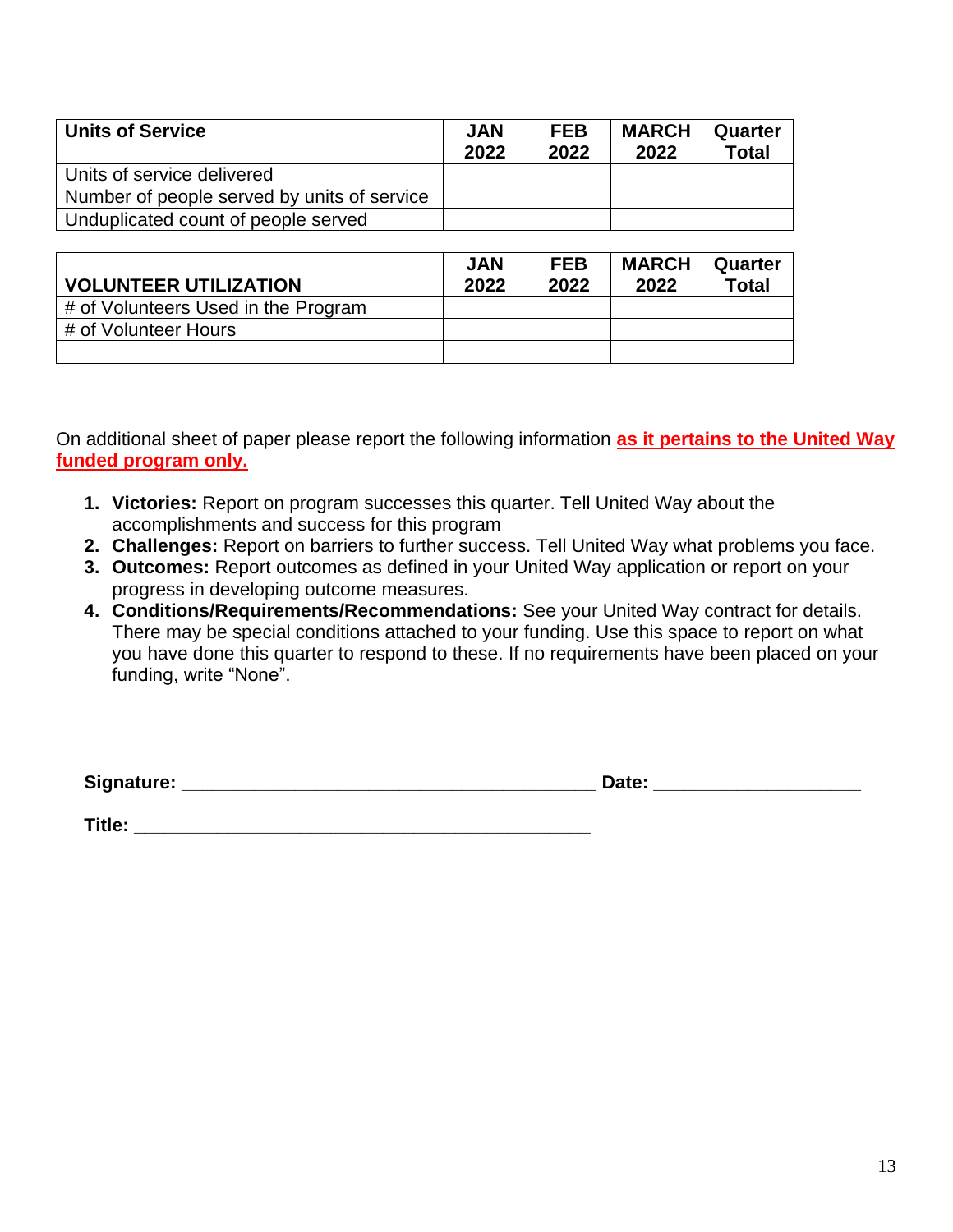# **Agency:**

**Program:**

**Please tell us the unduplicated total number of clients you serve from each zip code for this program.**

| Zip Code     | 2021 Total # Clients served |
|--------------|-----------------------------|
| 76008        |                             |
| 76066        |                             |
| 76082        |                             |
| 76085        |                             |
| 76086        |                             |
| 76087        |                             |
| 76088        |                             |
| 76108        |                             |
| 76126        |                             |
| Not Given    |                             |
| <b>Total</b> |                             |

**Other Relevant Information:**

| <b>Avg. Monthy Client Count:</b> |  |
|----------------------------------|--|
|                                  |  |

**# of Clients on waiting list:**

| Families Below the Poverty Level        | 2021 Total # of Clients Served |
|-----------------------------------------|--------------------------------|
| All Families                            |                                |
|                                         |                                |
| Families - with children under 18       |                                |
| Families - single parent female head of |                                |
| household                               |                                |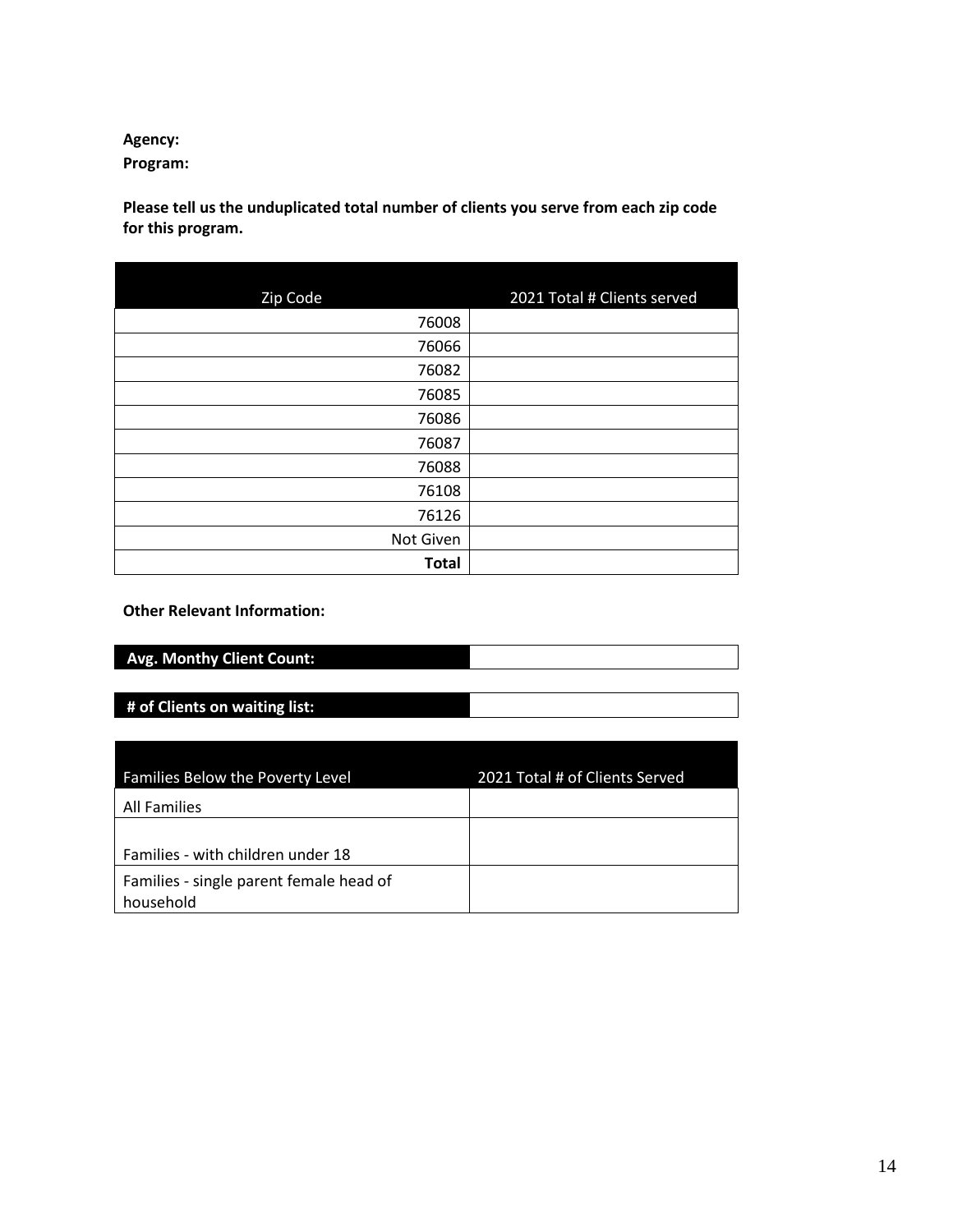**Agency:**

# **Program:**

**Please tell us the total unduplicated number of clients served by this program according to the following categories:**

**Please share as much information as you are able.**

| Gender    | # of Clients Served | Education                        | # of Clients Served |
|-----------|---------------------|----------------------------------|---------------------|
| Female    |                     | Less than 9th grade              |                     |
| Male      |                     | 9th - 12 grade, no diploma       |                     |
| Other     |                     | High School Graduate (or equiv.) |                     |
| Not Given |                     | Some college, no degree          |                     |

| Race/Ethnicity<br># of Clients Served |
|---------------------------------------|
| Caucasian                             |
| African American                      |
| Asian                                 |
| American Indian                       |
| Hispanic/Latino                       |
| Other                                 |
| Not Given                             |

| Age Group  | # of Clients Served | Not Given |
|------------|---------------------|-----------|
| Under 5    |                     |           |
| Ages 5-9   |                     |           |
| Ages 10-14 |                     |           |
| Ages 15-19 |                     |           |
| Ages 20-59 |                     |           |
| Ages 60+   |                     |           |

| Education                        | # of Clients Served |
|----------------------------------|---------------------|
| Less than 9th grade              |                     |
| 9th - 12 grade, no diploma       |                     |
| High School Graduate (or equiv.) |                     |
| Some college, no degree          |                     |
| Associate's degree               |                     |
| Bachelor's degree                |                     |
| Graduate or professional degree  |                     |

| Asian           |                     | Annual Income       | # of Clients Served |
|-----------------|---------------------|---------------------|---------------------|
| American Indian |                     | Under \$10,000      |                     |
| Hispanic/Latino |                     | \$10,000 - \$19,000 |                     |
| Other           |                     | \$20,000 - \$39,000 |                     |
| Not Given       |                     | \$40,000 - \$59,000 |                     |
|                 |                     | over \$60,000       |                     |
| Age Group       | # of Clients Served | Not Given           |                     |